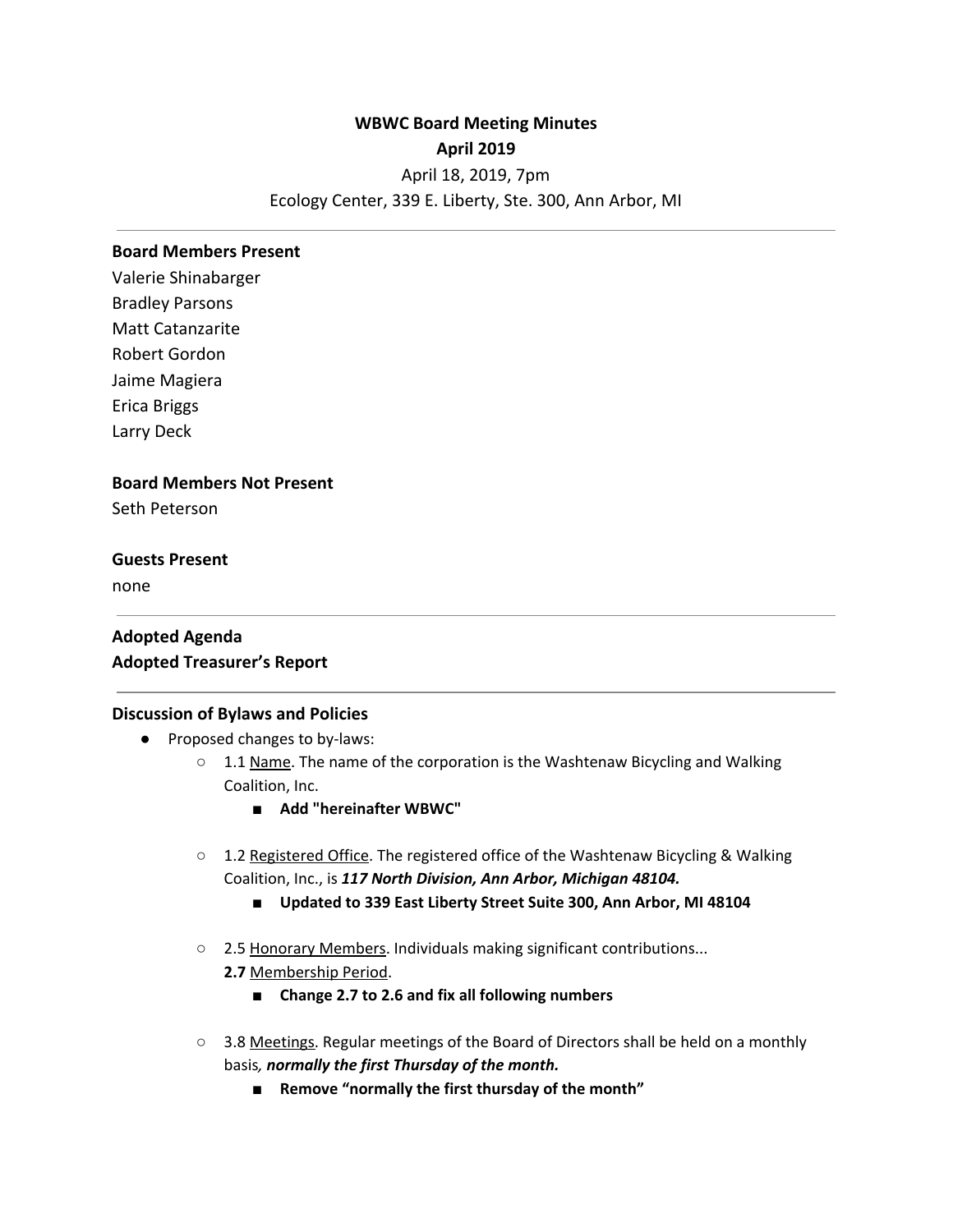- **○** 3.9 Special Meetings. Special meetings of the Board of Directors may be called by the Chairperson or any three Directors provided that notice shall be *mailed or delivered* to each director at least seven days advance.
	- **■ Change "mailed or delivered" to "given"**
- **○** 4.6 Chairperson. ...The Chairperson shall execute contracts and conveyances *(including the writing of checks)* on behalf of the Washtenaw Bicycling and Walking Coalition and shall act on behalf of the Board of Directors in all manners under its jurisdiction.
	- **■ Remove "(including the writing of checks)"**
- **○** 4.8 Treasurer. The Treasurer shall be in charge of the receipt and disbursement of all funds of the Washtenaw Bicycling and Walking Coalition pursuant to the instructions of the Board of Directors… ...The Treasurer shall prepare periodic financial reports, including an annual financial report, and also shall be responsible for filing all tax returns of the Washtenaw Bicycling and Walking Coalition.
	- **■ Add "write all checks in conformance with board policies." after "including an annual financial report,"**
- **○ 7.01** Nonderivative Actions
	- **■ Change 7.01 to 7.1 (and all following numbers) to match format of other numbers**

## **Bike Survey Results**

ACtion item - send comments to Seth by April 25th, allowing for final review complete before May

Proposed outreach plan includes social media posts, presentation to Transportation Commission/City Council

### **Outreach Updates**

WCBN radio spots doc -

[https://docs.google.com/document/d/1EAjnZX3NPRbBGxOZyWyaUpge0xbsG1TPe9Ei6RiqJJw/e](https://docs.google.com/document/d/1EAjnZX3NPRbBGxOZyWyaUpge0xbsG1TPe9Ei6RiqJJw/edit) [dit](https://docs.google.com/document/d/1EAjnZX3NPRbBGxOZyWyaUpge0xbsG1TPe9Ei6RiqJJw/edit)

Motherload/ Bicycle film festival - November

## **Meeting Updates**

A2 Transportation commission

- Revisiting crosswalk ordinance